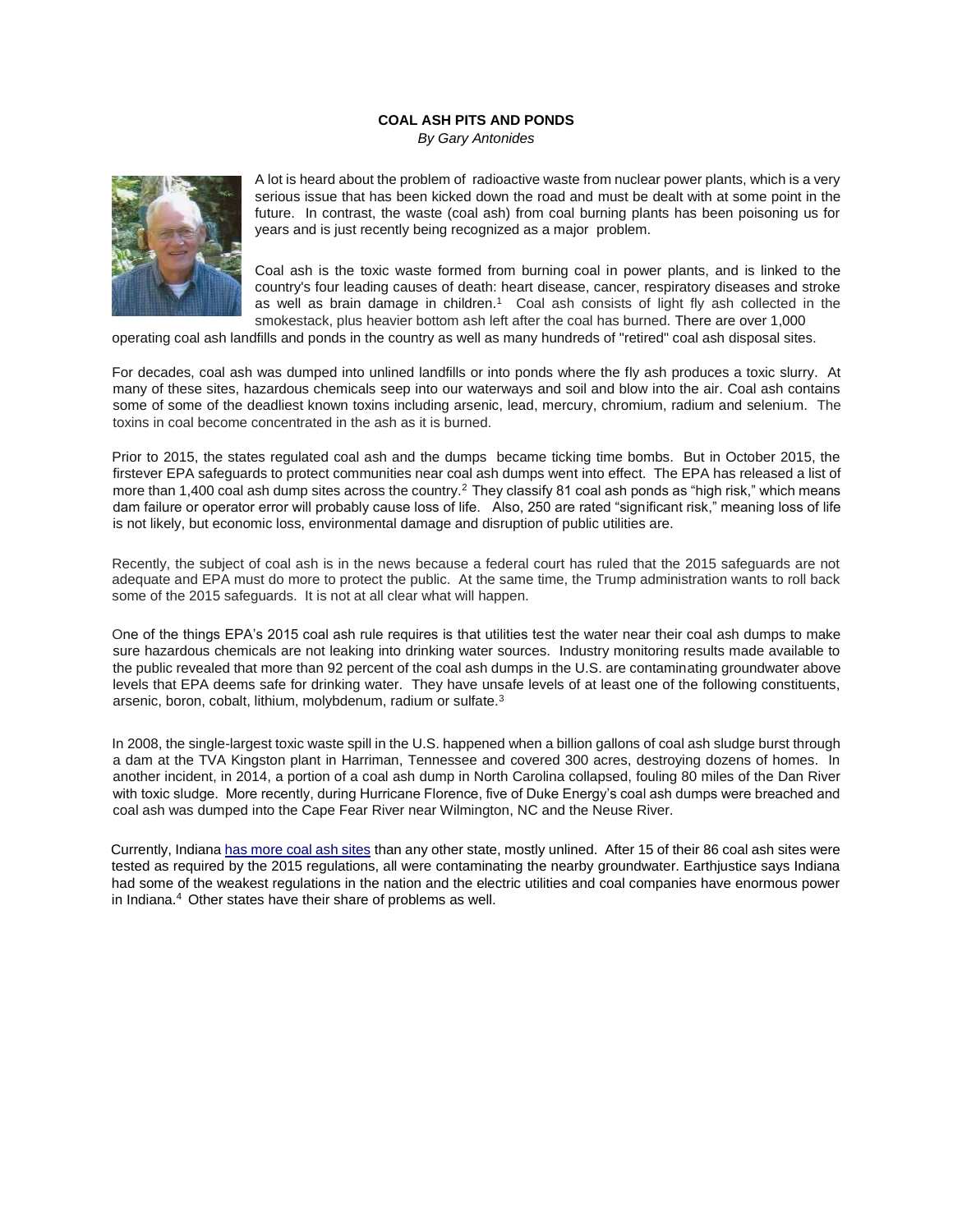

*Toxic coal ash dust at the Making Money Having Fun Landfill in Bokoshe, OK.*

## **Maryland**

Maryland ranks 23rd in the country for coal ash generation. Fortunately, coal ash ponds in Maryland are prohibited, but there are 31 coal ash dumps in Maryland. Eighteen of them are near Cumberland, MD where the Warrior Run plant uses the coal ash to fill several old mines.

Many of Maryland's landfill regulations are very lax. Surface or groundwater monitoring may or may not be required. Landfills that pre-dated regulations may or may not be "grandfathered" and exempt from regulation. Also, the postclosure monitoring requirement for landfills is only 5 years, and a composite liner is not required (only a clay or a synthetic liner is required).

Of the 31, three dumps are in Anne Arundel County, all associated with Constellation Energy's Brandon Shores and H.A. Wagner Power Plants, which are both located on the same site just east of Glen Burnie. The three are: (1) the BBSS Sand and Gravel Pit Structural Fill (also known as Gambrills), (2) the Brandon Woods Structural Fill, and (3) the Millersville Landfill.

Maryland is not exempt from contamination problems with coal ash sites.<sup>5</sup> On March 9, 2009, New Page Corp. in Allegany County spilled 4,000 gallons of coal ash slurry into the North Branch Potomac River.

MDE is suing Mirant Corporation in federal court for Clean Water Act violations at all three of their sites: the Faulkner, Brandywine, and Westland ash landfills. The worst of these three appears to be at Brandywine, where there has been damage to groundwater and surface water. Groundwater monitoring beneath and downgradient of the landfill has found cadmium, iron, aluminum, manganese, sulfates, total dissolved solids, and chlorides at levels that exceed drinking water standards by as much as 50, 100, and even 600 times the MCL. Cadmium and lead levels also regularly exceed water quality criteria in Mataponi Creek downstream of the landfill.

In Anne Arundel County, in Gambrills, drinking water wells were contaminated with heavy metals in 2007. For years, sand and gravel had been mined from the site, which was then filled in with 4.6 million tons of coal fly ash from Constellation's power plants in Pasadena from 1995 until 2007 without a proper liner. Chemicals from the fly ash leaked out of the pits and into groundwater, contaminating nearby wells. Constellation had to pay a \$1 million fine to the state, millions of dollars to residential neighbors, and also pay for public water service to the area. The settlement with the state included capping the ash pits and redeveloping them. The site is now the location of the Waugh Chapel Towne Centre.<sup>6</sup> Some residents and environmentalists claim that not enough was done. Anne Arundel County has since banned all dumping of coal ash in the County.

In 2013, the owner of the Walden Golf Club in Crofton sued Constellation for \$20 million, claiming the course had been badly damaged by toxic pollution leaking from a closed coal ash dump. They said their well was contaminated and ruined the landscaping and damaged equipment.<sup>7</sup>They claimed soil and water tests showed "abnormally high levels" of aluminum, lead, vanadium, nickel and sulfates.

At the Millersville Sanitary Landfill, intensive groundwater monitoring is done for many parameters. Monitoring is required for the life of the facility plus at least 30 years. That landfill is still active, but the area containing the fly ash is closed and capped.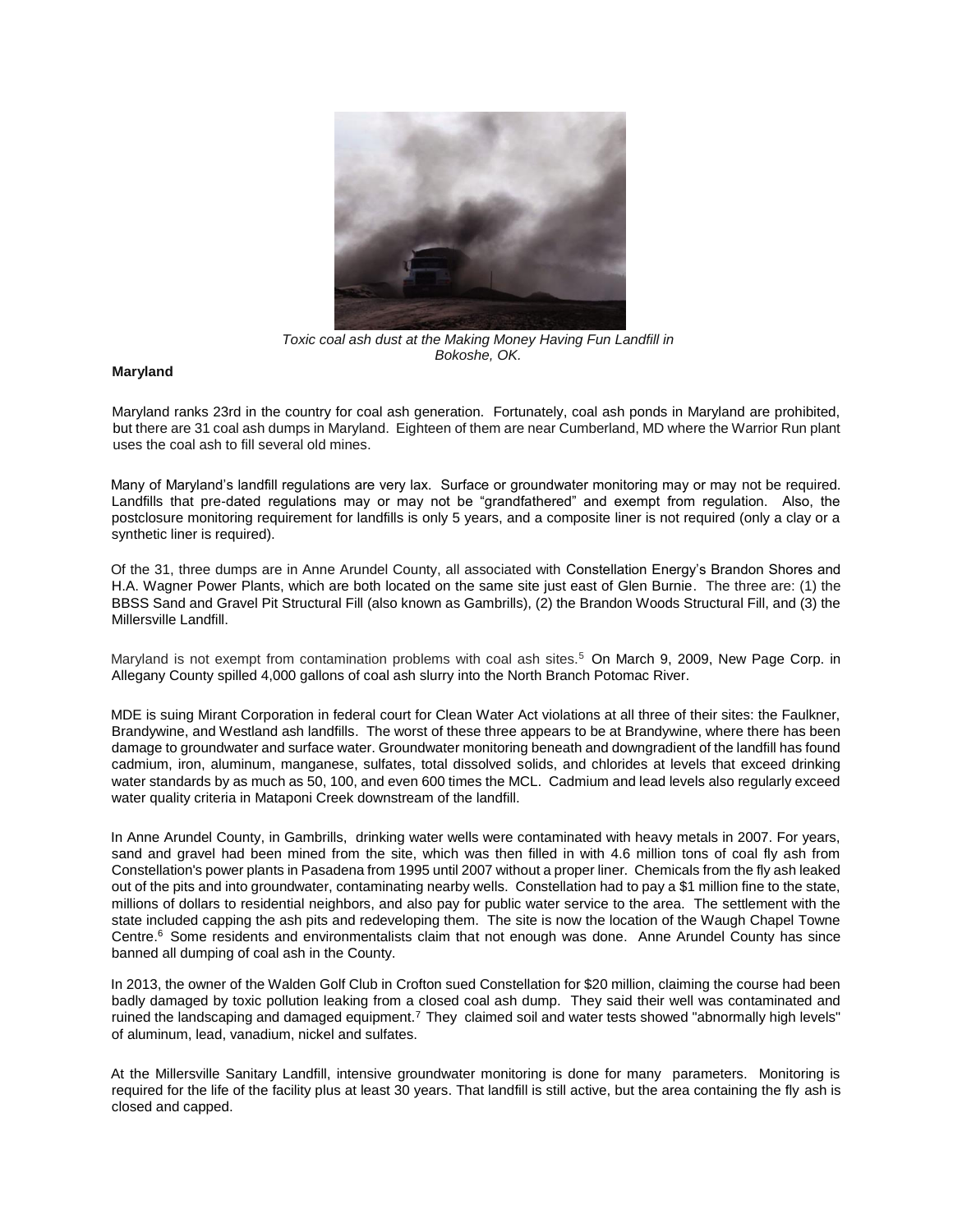As mentioned before, near Cumberland, hundreds of thousands of tons of ash is being dumped into mine pits. State officials say that dumping alkaline coal ash into mines is beneficial for Western Maryland's streams which can suffer from acidic pollution leaching from the rubble left behind after the coal is extracted. (It's also a money-saver for the power company since it doesn't have to pay for costly disposal in a state-regulated landfill.) But the state has been testing mainly for acidic mine drainage over the years, and not for arsenic, lead, selenium and the rest of the toxins found in coal ash. Environmentalists say filling coal mines with ash is a worrisome experiment that has not proved to be safe and safeguards are needed.

Maryland Governor Larry Hogan's Administration has recently imposed limits on toxic metals in water pollution from three of the state's largest coal-fired power plants. The new limits at the Chalk Point power plant in Prince George's County, Dickerson plant in Montgomery County, and Morgantown plant in Charles County could reduce toxic discharges by up to 97 percent in some cases. The water is question is used in their pollution scrubbers and to flush bottom ash out of their boilers.



*The Chalk Point Power Generating Plant located on the Patuxent River* 

## **Federal Court Decision**

In August, the D.C. Circuit Court of Appeals' ruled that the EPA must increase protection for hundreds of communities near the more than 850 coal ash ponds across the nation, both active and the "legacy" ash ponds at retired coal plant sites.<sup>9</sup> This decision arose from lawsuits challenging the 2015 coal ash rule. One lawsuit, by public interest groups, argued that the rule was not strong enough, and one, by industry groups, argued that it was too stringent

Unfortunately, [EPA's 2015 coal ash rule](https://www.federalregister.gov/documents/2015/04/17/2015-00257/hazardous-and-solid-waste-management-system-disposal-of-coal-combustion-residuals-from-electric) [h](https://www.federalregister.gov/documents/2015/04/17/2015-00257/hazardous-and-solid-waste-management-system-disposal-of-coal-combustion-residuals-from-electric)ad allowed more than 630 unlined coal ash ponds to continue to operate despite their leaking dangerous pollution into groundwater, lakes and rivers. The 2015 rule also exempted more than 100 "legacy" ash ponds. The court concluded that this fell short of statutory requirements to protect human health and the environment, and ordered EPA to strengthen the rule as well as to address unlined ponds before utilities find they are leaking. The court's decision indicates not only that the EPA has the authority to regulate coal ash dumps, but that it must.

## **New Trump/EPA Rollbacks**

In July, pro-coal and utility industry groups convinced the EPA to roll back [the 20](https://earthjustice.org/news/press/2018/trump-administration-s-new-rule-weakens-toxic-coal-ash-pollution-safeguards)15 coal ash regulations. Earthjustice, Clean Water Action, the Sierra Club and the Environmental Integrity Project are [challenging this regulatory rollback.](https://earthjustice.org/news/press/2018/trump-administration-s-new-rule-weakens-toxic-coal-ash-pollution-safeguards)

On[e part](https://www.epa.gov/coalash/coal-ash-rule#summary) [of the EPAs](https://www.epa.gov/coalash/coal-ash-rule#summary) [two-part rule](https://www.epa.gov/coalash/coal-ash-rule#summary) [w](https://www.epa.gov/coalash/coal-ash-rule#summary)as made public in August.<sup>10</sup> This rule (Coal Combustion Residuals, or CCR rule):

- Hands coal ash oversight back to states.
- Fails to add boron to the list of pollutants that will be cleaned up in groundwater at contaminated
- sites.
	- Weakens drinking water protection standards for lead, cobalt, lithium and molybdenum.
	- Extends deadlines for closing unlined leaking ash ponds and lets leaking ponds continue to operate.
	- Permits states to terminate groundwater monitoring.
	- Allows state officials to judge whether sites are following the rules instead of professional engineers.

Every one of the changes is in response to an industry petition filed with the Trump administration in 2017.